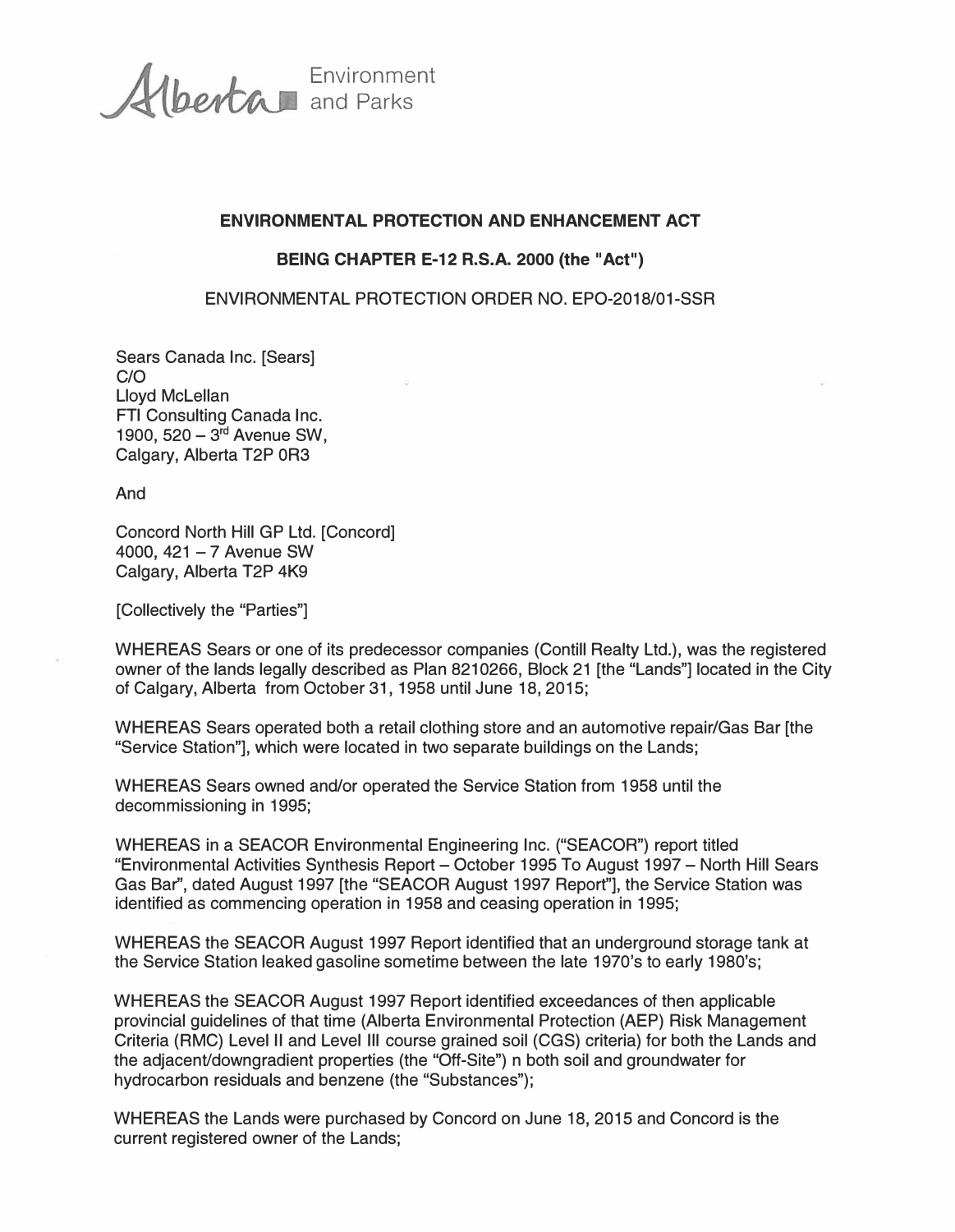WHEREAS on March 29, 2016, the environmental consultant, Clifton Associates Ltd, ("Clifton") on behalf of Sears, submitted a reported titled "Remedial Action Plan for Mall and Hounsfield Heights Areas Calgary, Alberta" [the "RAP"], which identified in section 4.1 of the RAP, that the Alberta Tier 1 Soil and Groundwater Remediation Guidelines [the "Tier 1 Guidelines'] would be used as remediation targets;

WHEREAS on August 31, 2016, another consultant, lntrinsik Corp. on behalf of Sears, submitted a reported titled "Soil Vapour Quality Guidelines for Hounsfield Heights and Mall Areas" [the "Soil Vapour Guidelines"] to Alberta Environment & Parks ("AEP"}, which were accepted by AEP as identified in a letter to Mr. Greg Paliouras of Sears, dated January 27, 2017;

' . WHEREAS Clifton Associates on behalf of Sears, submitted a report to AEP titled, "Revised Soil Vapour Monitoring Program (Update Fall 2016)", dated October 20, 2016 [the "Soil Vapour Monitoring Program"]. The Soil Vapour Monitoring Program was approved by AEP by letter dated January 27, 2017;

WHEREAS, numerous delineation and sampling events have been undertaken since the SEACOR August 1997 Report. The most recent Annual Summary Report completed by Clifton and dated May 19, 2017 (Annual summary report Hounsfield Heights - Briar Hill Community Calgary Alberta) identified that Substances are still present above the current Alberta Tier 1 Criteria;

WHEREAS there are several data gaps in the information regarding contamination both on the Lands and Off-Site which required additional work including:

- Completion of additional groundwater monitoring wells to characterize benzene and 1,2-DCA in groundwater in the southern extent of the plume in the Off-Site;
- Continue to conduct semi-annual groundwater sampling events to characterize the groundwater plume on the Lands and Off-Site;
- Continue to conduct semi-annual soil vapour sampling events as per the approved Soil Vapour Monitoring Program to characterize soil vapour; and
- Continued operation and maintenance of the DPVE system.

WHEREAS Craig Knaus, Compliance Manager, South Saskatchewan Region, has been appointed a Director for the purposes of issuing environmental protection orders under the Act (the "Director''};

WHEREAS the Director is of the opinion that a release of a Substance has occurred, and that the Substance has caused, is causing or may cause an adverse effect on the environment;

WHEREAS the Director is of the opinion that the remedial actions taken to date by the Parties are not sufficient to confine, manage or remediate the Substances and that further work to delineate remediate and/or manage the Substances is required;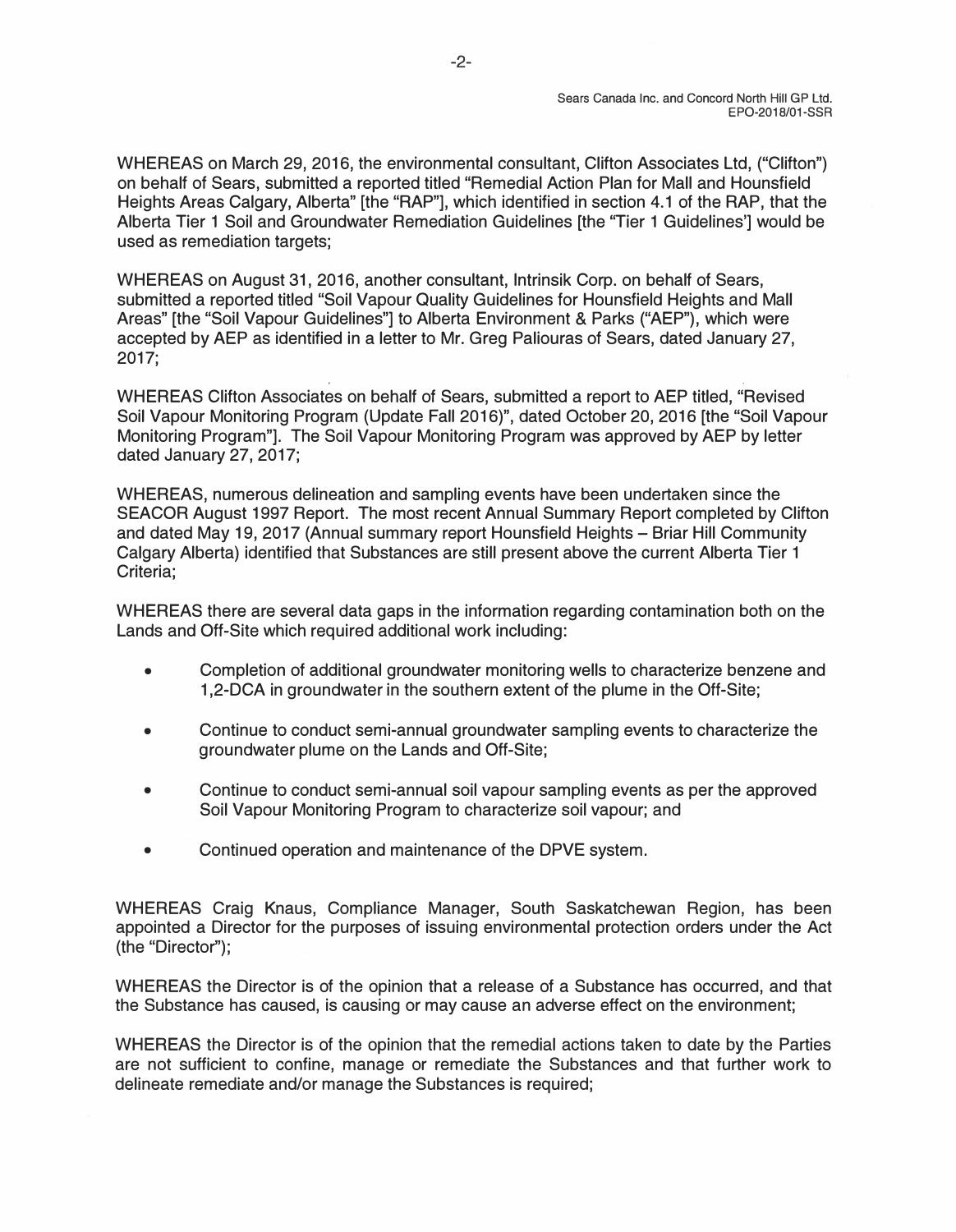WHEREAS the Parties are a "person responsible" for the Substance, as defined in section 1(tt) of the Act;

THEREFORE, I, Craig Knaus, the Director, pursuant to section 113 of the *Environmental Protection and Enhancement Act,* DO HEREBY ORDER:

- 1. The Parties shall immediately re-commence the semi-annual soil vapour monitoring (high and low water table events) as described in the Soil Vapour Monitoring Program, including a sampling event prior to March 30, 2018);
- 2. Immediately recommence the Groundwater sampling and monitoring program as described in most recent program demonstrated in 2017 Second Quarter Groundwater Monitoring and Sampling Report, July 14, 2017.
- 3. By **July 1, 2018,** complete delineation activities to fully delineate the dissolved gasoline plume based on the data gaps identified in the Clifton Associates report July 2016 titled, "2016 Supplemental Drilling Report Hounsfield Heights-Briar Hill Community, Calgary, AB";
- 4. The Parties shall by **December 15, 2018,** submit a written plan to the Director to remediate the Substances on the Lands or any of the Substances from the Lands that have migrated to the Off-Site areas (the "Remediation Plan").
- 5. The Remediation Plan shall be prepared by a qualified environmental professional that meets the requirements for professional sign criteria as established by Remediation and Reclamation Sign Off Advisory Committee.
- 6. The Remediation Plan shall include, at a minimum, the following:
	- a. A proposal outlining:
		- i. the remediation and/or Risk Management Plan for all Substances in, on or under the Lands including all soil, subsoil and groundwater; and
		- ii. the remediation and/or Risk Management Plan for all Substances in, on or under all Offsite areas, including to the North, South, East and West to which the Substances may have migrated including all soil, subsoil and groundwater.
	- b. A detailed description of the work that will be undertaken for both the Lands and the Off-Site areas to meet the Soil Vapour guidelines as per Soil Vapour Quality Guidelines for Hounsfield Heights and Mall Areas August 31, 2016 and Alberta Tier 1 Soil and Groundwater Remediation Guidelines, as applicable [the "Criteria"] for all other media; and
	- c. A schedule of implementation to implement the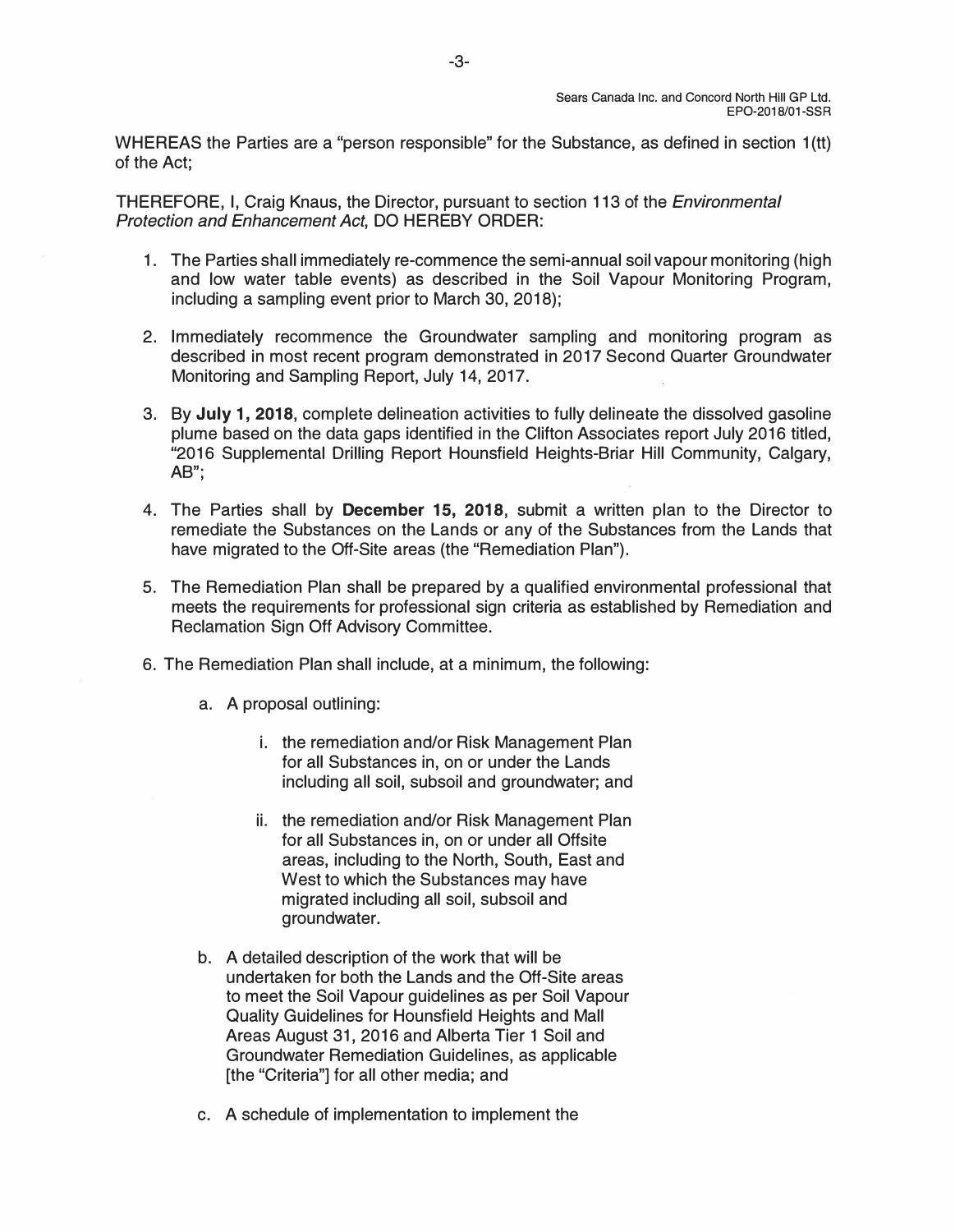**Remediation Plan, with a completion date of no later than March 4, 2019, or as otherwise approved by the Director.** 

- **7. The Company shall implement the work set out in the Remediation Plan in accordance with the schedule of implementation that is approved by the Director.**
- **8. The Parties shall submit written status reports to the Director as follows:** 
	- **a. Final, stamped versions of sampling and monitoring reports (for any media - soil, vapour, ground water) are to be submitted to the Director**  by the end of the 2<sup>nd</sup> month following the month the sampling and/or **monitoring event occurred.**
	- **b. Annual Report are required to be submitted to the Director by March 31 of each year** for the previous January 1<sup>st</sup> to December 31<sup>st</sup> time period, **with the first submission due March 31, 2019.** 
		- **i) At a minimum, each Annual Report all of the following:** 
			- **Summary of the communications with the affect landowners that occurred during the year;** 
				- **List of any concerns that arose from other parties;**
				- **An explanation of how these concerns were addressed;**
				- **Any recommended changes to improve communication;**
				- **A summary description of all assessment, remediation and monitoring work undertaken;**
				- **A summary of the results obtained within the year;**
				- **Details on the operation of the Soil Vapour Extraction system and an evaluation of the effectiveness of the system;**
				- **Identification of data gaps with recommendations to address them, and;**
				- **Recommendations and commitments for future assessment, monitoring and remediation work.**
- **9. The Parties shall respond to inquiries from Off-Site landowners affected by the release within 3 business days of the inquiry being sent to the Parties individually or collectively.**
- **10. The Parties shall within 30 days of the date of this Order, create, publish and activate a communications website.**
- **11. Within 5 business days of the communications website being activated, the Parties shall provide the web address for the website to the Off-Site landowners affected by the release.**
- **12. The Parties shall post on the communications website:** 
	- **a. regular status updates**
	- **b. copies of all finalized and stamped sampling and monitoring reports.**
	- **c. A summary of the results of the posted finalized and stamped reports**